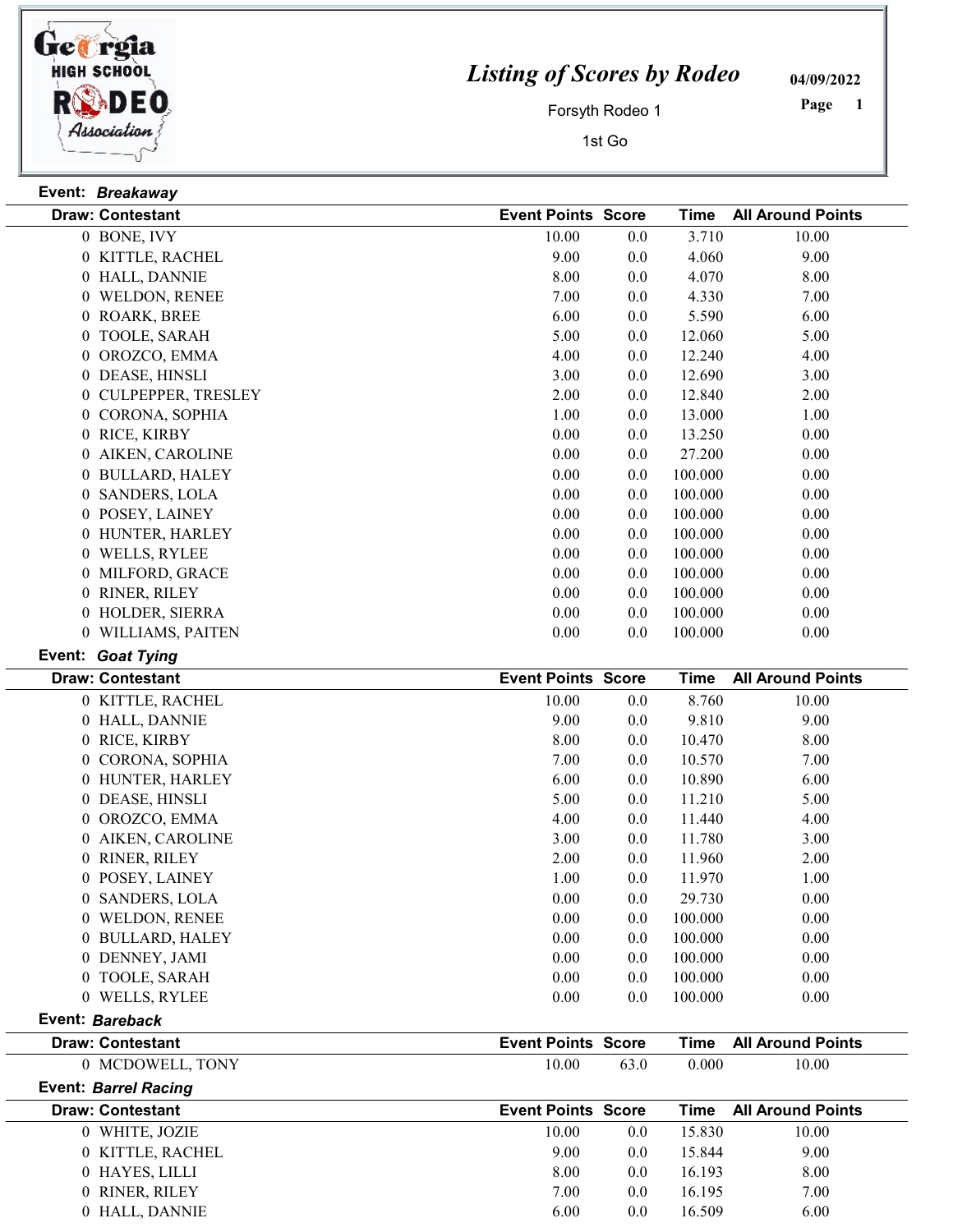|                | HIGH SCHOOL<br>Association                           |       | <b>Listing of Scores by Rodeo</b><br>Forsyth Rodeo 1<br>1st Go |      |             |                          |  |
|----------------|------------------------------------------------------|-------|----------------------------------------------------------------|------|-------------|--------------------------|--|
|                | 0 SIMPSON, ANSLEY                                    |       | 5.00                                                           | 0.0  | 16.577      | 5.00                     |  |
|                | 0 RICE, KIRBY                                        |       | 4.00                                                           | 0.0  | 16.603      | 4.00                     |  |
| $\theta$       | STANTON, BAYLEE                                      |       | 3.00                                                           | 0.0  | 16.633      | 3.00                     |  |
|                | 0 WILLIAMS, PAITEN                                   |       | 2.00                                                           | 0.0  | 16.660      | 2.00                     |  |
|                | 0 WELLS, RYLEE                                       |       | 1.00                                                           | 0.0  | 16.662      | 1.00                     |  |
|                | 0 ROARK, BREE                                        |       | 0.00                                                           | 0.0  | 16.758      | 0.00                     |  |
| $\theta$       | AIKEN, CAROLINE                                      |       | 0.00                                                           | 0.0  | 16.801      | 0.00                     |  |
| $\overline{0}$ | PFIEL, THERESA                                       |       | 0.00                                                           | 0.0  | 16.807      | 0.00                     |  |
|                | 0 BONE, IVY                                          |       | 0.00                                                           | 0.0  | 16.894      | 0.00                     |  |
|                | 0 FURR, HANNAH                                       |       | 0.00                                                           | 0.0  | 16.962      | 0.00                     |  |
|                | 0 HOLDER, SIERRA                                     |       | 0.00                                                           | 0.0  | 17.043      | 0.00                     |  |
|                | 0 DAY, LEALYN                                        |       | 0.00                                                           | 0.0  | 17.227      | 0.00                     |  |
|                | 0 DEASE, HINSLI                                      |       | 0.00                                                           | 0.0  | 17.346      | 0.00                     |  |
|                | 0 BUTLER, ELLIE                                      |       | 0.00                                                           | 0.0  | 17.406      | 0.00                     |  |
|                | 0 HUFSTETLER, NICOLE                                 |       | 0.00                                                           | 0.0  | 17.924      | 0.00                     |  |
|                | 0 HOPEAU, LEILA                                      |       | 0.00                                                           | 0.0  | 18.749      | 0.00                     |  |
|                | 0 BROOKS, JENNA                                      |       | 0.00                                                           | 0.0  | 19.028      | 0.00                     |  |
| $\overline{0}$ | TRIBBLE, MAGGIE                                      | (N/M) | 0.00                                                           | 0.0  | 20.770      | 0.00                     |  |
|                | 0 POSEY, LAINEY                                      |       | 0.00                                                           | 0.0  | 21.246      | 0.00                     |  |
|                | 0 CORONA, SOPHIA                                     |       | 0.00                                                           | 0.0  | 21.993      | 0.00                     |  |
|                | 0 WELLS, SHELBY                                      |       | 0.00                                                           | 0.0  | 22.138      | 0.00                     |  |
|                | 0 DENNEY, JAMI                                       |       | 0.00                                                           | 0.0  | 23.253      | 0.00                     |  |
|                | 0 BURNETT, TORI                                      |       | 0.00                                                           | 0.0  | 24.133      | 0.00                     |  |
|                | 0 HUNTER, HARLEY                                     |       | 0.00                                                           | 0.0  | 27.225      | 0.00                     |  |
|                | 0 BULLARD, HALEY                                     |       | 0.00                                                           | 0.0  | 100.000     | 0.00                     |  |
|                | 0 GARLAND, PRESLEY                                   |       | 0.00                                                           | 0.0  | 100.000     | 0.00                     |  |
|                | <b>Event: Bull Riding</b>                            |       |                                                                |      |             |                          |  |
|                | <b>Draw: Contestant</b>                              |       | <b>Event Points Score</b>                                      |      | Time        | <b>All Around Points</b> |  |
|                | 0 BRYAN, TONY                                        |       | 10.00                                                          | 75.0 | 0.000       | 10.00                    |  |
|                | 0 SULLIVAN, CARTER                                   |       | 0.00                                                           | 0.0  | 0.000       | 0.00                     |  |
|                | 0 BARNETTE, JACKSON                                  |       | 0.00                                                           | 0.0  | 0.000       | 0.00                     |  |
|                | 0 ALLISTON, LEVI                                     |       | 0.00                                                           | 0.0  | 0.000       | 0.00                     |  |
|                | 0 ANTONIO RIZZO, MARCO                               |       | 0.00                                                           | 0.0  | 0.000       | 0.00                     |  |
|                | 0 SPENCE, LOGAN                                      |       | 0.00                                                           | 0.0  | 0.000       | 0.00                     |  |
|                | <b>Event: Calf Roping</b><br><b>Draw: Contestant</b> |       | <b>Event Points Score</b>                                      |      | <b>Time</b> | <b>All Around Points</b> |  |
|                | 0 GOBLE, CASH                                        |       | 10.00                                                          | 0.0  | 9.510       | 10.00                    |  |
|                | 0 TOWNSEND, ZACHARY                                  |       | 9.00                                                           | 0.0  | 9.700       | 9.00                     |  |
|                | 0 BURGESS, HANK                                      |       | 8.00                                                           | 0.0  | 10.880      | 8.00                     |  |
|                | 0 DENNEY, LUKE                                       |       | 7.00                                                           | 0.0  | 13.170      | 7.00                     |  |
|                | 0 BUCHANAN, GAVIN                                    |       | 6.00                                                           | 0.0  | 13.650      | 6.00                     |  |
|                | 0 CAGLE, CHRISTIAN                                   |       | 5.00                                                           | 0.0  | 14.120      | 5.00                     |  |
|                | 0 ORR, TEIGAN                                        |       | 4.00                                                           | 0.0  | 14.680      | 4.00                     |  |
|                | 0 SAMPLES, ELI                                       |       | 3.00                                                           | 0.0  | 15.210      | 3.00                     |  |
|                | 0 GRAY, NATHAN                                       |       | 2.00                                                           | 0.0  | 16.070      | 2.00                     |  |
|                | 0 SAPP, JHETT                                        |       | 1.00                                                           | 0.0  | 16.230      | 1.00                     |  |
|                | 0 WEST, BEAU                                         |       | 0.00                                                           | 0.0  | 21.460      | 0.00                     |  |
|                | 0 HARPER, ADISON                                     |       | 0.00                                                           | 0.0  | 22.510      | 0.00                     |  |
|                | 0 GREEN, RILEY                                       |       | 0.00                                                           | 0.0  | 100.000     | 0.00                     |  |
|                | 0 PAYTON, GUNTER                                     |       | 0.00                                                           | 0.0  | 100.000     | 0.00                     |  |
|                | 0 SAPP, BALEY                                        |       | 0.00                                                           | 0.0  | 100.000     | 0.00                     |  |
|                | 0 MILLER, TREVOR                                     |       | 0.00                                                           | 0.0  | 100.000     | 0.00                     |  |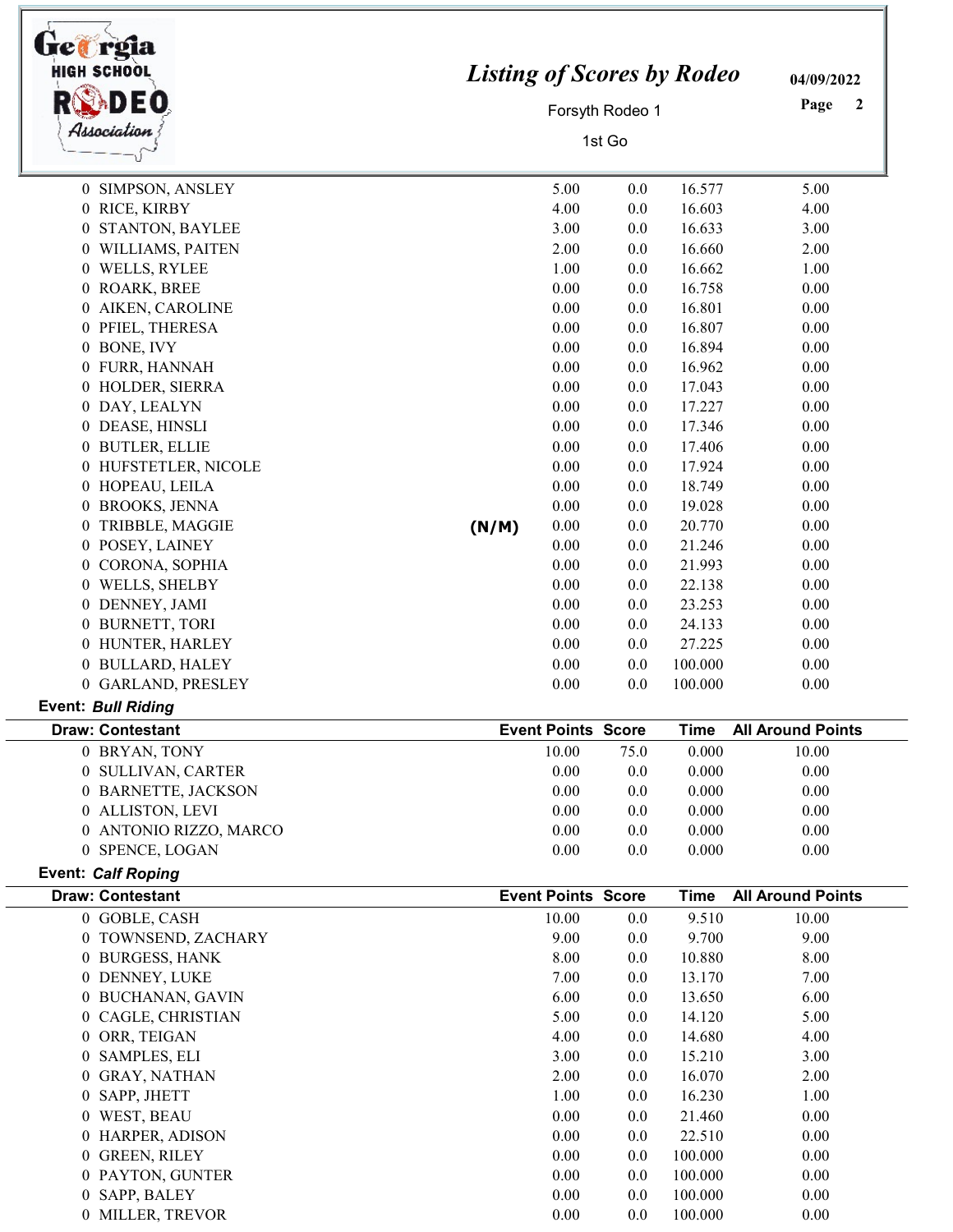| tre greja<br><b>HIGH SCHOOL</b><br>Association |       | <b>Listing of Scores by Rodeo</b><br>Forsyth Rodeo 1<br>1st Go |            |                    |                          |
|------------------------------------------------|-------|----------------------------------------------------------------|------------|--------------------|--------------------------|
|                                                |       |                                                                |            |                    |                          |
|                                                |       |                                                                |            |                    |                          |
| 0 THOMAS, LOGAN                                |       | 0.00<br>0.00                                                   | 0.0<br>0.0 | 100.000<br>100.000 | 0.00<br>0.00             |
| 0 HOBSON, CHARLIE<br>0 OROZCO, KOLTON          |       | 0.00                                                           | 0.0        | 100.000            | 0.00                     |
|                                                |       | 0.00                                                           |            | 100.000            |                          |
| 0 MOXLEY, LUKE<br>0 MILFORD, GARRETT           |       | 0.00                                                           | 0.0<br>0.0 | 100.000            | 0.00<br>0.00             |
| Event: Poles                                   |       |                                                                |            |                    |                          |
| <b>Draw: Contestant</b>                        |       | <b>Event Points Score</b>                                      |            | <b>Time</b>        | <b>All Around Points</b> |
| 0 HALL, DANNIE                                 |       | 10.00                                                          | 0.0        | 20.509             | 10.00                    |
| 0 KITTLE, RACHEL                               |       | 9.00                                                           | 0.0        | 21.068             | 9.00                     |
| 0 RICE, KIRBY                                  |       | 8.00                                                           | 0.0        | 21.126             | 8.00                     |
| 0 BUTLER, ELLIE                                |       | 7.00                                                           | 0.0        | 21.444             | 7.00                     |
| 0 WELLS, RYLEE                                 |       | 6.00                                                           | 0.0        | 23.039             | 6.00                     |
| SIMPSON, ANSLEY<br>0                           |       | 5.00                                                           | 0.0        | 23.101             | 5.00                     |
| 0 DAY, LEALYN                                  |       | 4.00                                                           | 0.0        | 23.308             | 4.00                     |
| 0 HUFSTETLER, NICOLE                           |       | 3.00                                                           | 0.0        | 24.350             | 3.00                     |
| 0 PFIEL, THERESA                               |       | 2.00                                                           | 0.0        | 24.772             | 2.00                     |
| 0 BROOKS, JENNA                                |       | 1.00                                                           | 0.0        | 26.004             | 1.00                     |
| 0 POSEY, LAINEY                                |       | 0.00                                                           | 0.0        | 26.480             | 0.00                     |
| 0 RINER, RILEY                                 |       | 0.00                                                           | 0.0        | 26.711             | 0.00                     |
| 0 DEASE, HINSLI                                |       | 0.00                                                           | 0.0        | 26.877             | 0.00                     |
| TRIBBLE, MAGGIE<br>0                           | (N/M) | 0.00                                                           | 0.0        | 27.384             | 0.00                     |
| 0 BONE, IVY                                    |       | 0.00                                                           | 0.0        | 27.463             | 0.00                     |
| 0 CORONA, SOPHIA                               |       | 0.00                                                           | 0.0        | 28.426             | 0.00                     |
| 0 HOPEAU, LEILA                                |       | 0.00                                                           | 0.0        | 29.761             | 0.00                     |
| WELLS, SHELBY<br>$\theta$                      |       | 0.00                                                           | 0.0        | 31.328             | 0.00                     |
| STANTON, BAYLEE                                |       | 0.00                                                           | 0.0        | 31.928             | 0.00                     |
| 0 WILLIAMS, PAITEN                             |       | 0.00                                                           | 0.0        | 31.947             | 0.00                     |
| 0 AIKEN, CAROLINE                              |       | 0.00                                                           | 0.0        | 35.207             | 0.00                     |
| 0 DENNEY, JAMI                                 |       | 0.00                                                           | 0.0        | 39.055             | 0.00                     |
| 0 BULLARD, HALEY                               |       | 0.00                                                           | 0.0        | 100.000            | 0.00                     |
| 0 BURNETT, TORI                                |       | 0.00                                                           | 0.0        | 100.000            | 0.00                     |
| <b>Event: Steer Wrestling</b>                  |       |                                                                |            |                    |                          |
| <b>Draw: Contestant</b>                        |       | <b>Event Points Score</b>                                      |            | <b>Time</b>        | <b>All Around Points</b> |
| 0 TOWNSEND, ZACHARY                            |       | 10.00                                                          | 0.0        | 4.220              | 10.00                    |
| 0 ORR, TEIGAN                                  |       | 9.00                                                           | 0.0        | 9.010              | 9.00                     |
| 0 CAGLE, CHRISTIAN                             |       | 0.00                                                           | 0.0        | 100.000            | 0.00                     |
| 0 BURGESS, HANK                                |       | 0.00                                                           | 0.0        | 100.000            | 0.00                     |
| <b>Event: Team Roping</b>                      |       |                                                                |            |                    |                          |
| <b>Draw: Contestant</b>                        |       | <b>Event Points Score</b>                                      |            | <b>Time</b>        | <b>All Around Points</b> |
| 0 TOOLE, SARAH (1)                             |       | 10.00                                                          | 0.0        | 6.250              | 10.00                    |
| 0 DENNEY, LUKE (2)                             |       | 10.00<br>9.00                                                  | 0.0        | 6.250              | 10.00                    |
| 0 GRAY, NATHAN (1)<br>$0$ WEST, BEAU $(2)$     |       | 9.00                                                           | 0.0        | 11.680<br>11.680   | 9.00<br>9.00             |
|                                                |       |                                                                | 0.0        |                    |                          |
| $0$ WHITE, JOZIE $(1)$<br>0 BURGESS, HANK (2)  |       | 8.00                                                           | 0.0        | 13.620             | 8.00                     |
|                                                |       | 8.00                                                           | 0.0        | 13.620             | 8.00                     |
| 0 KITTLE, RACHEL (1)                           |       | 7.00                                                           | 0.0        | 14.120             | 7.00                     |
| 0 THOMAS, LOGAN (2)                            |       | 7.00                                                           | 0.0        | 14.120             | 7.00                     |
| 0 RINER, RILEY (1)                             |       | 6.00                                                           | 0.0        | 16.740             | 6.00                     |
| 0 BUCHANAN, GAVIN (2)                          |       | 6.00                                                           | 0.0        | 16.740             | 6.00                     |
| 0 DEASE, HINSLI (1)                            |       | 0.00                                                           | 0.0        | 100.000            | 0.00                     |
| 0 GREEN, RILEY (1)                             |       | 0.00                                                           | 0.0        | 100.000            | 0.00                     |

-1